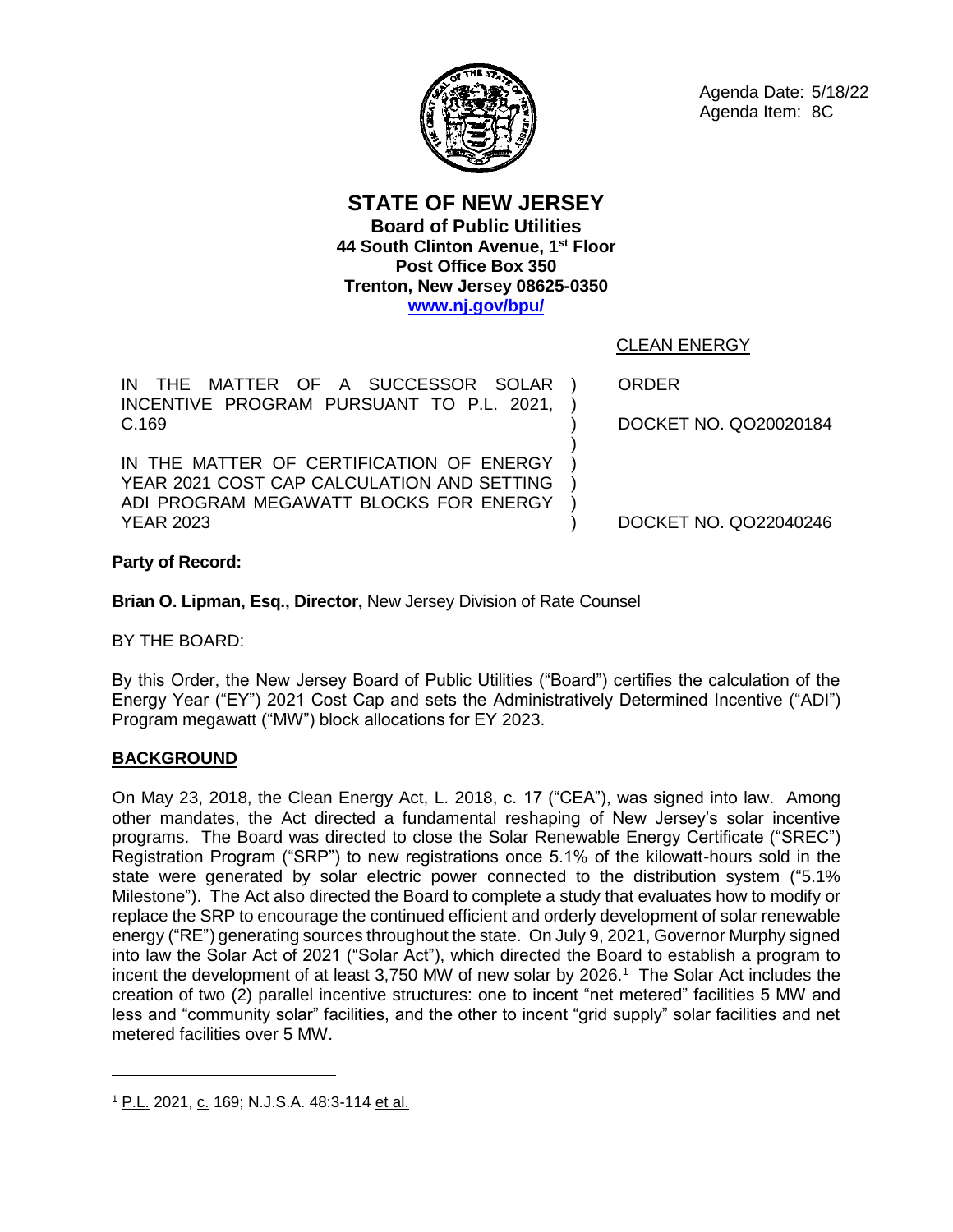Pursuant to the CEA, the SRP closed on April 30, 2020, following the Board's determination that the 5.1% Milestone had been attained. It was replaced by the interim Transition Incentive ("TI") Program, which was created to provide a bridge between the SREC Program and the successor incentive program. On July 28, 2021, following an extensive stakeholder process, the Board established the Successor Solar Incentive ("SuSI") Program, comprised of two (2) sub-programs: the ADI Program for net metered residential facilities, net metered non-residential facilities of 5 MW or less, and community solar facilities, and the Competitive Solar Incentive ("CSI") Program for grid supply solar projects (i.e., those selling into the wholesale markets) and net metered nonresidential projects above 5 MW. The TI Program closed to new registrations on August 27, 2021, and the ADI Program opened to new registrations on August 28, 2021. The CSI Program is the subject of an ongoing stakeholder proceeding.

The ADI Program provides eligible projects with the opportunity to register to earn Solar Renewable Energy Certificates-II ("SREC-IIs") for each megawatt-hour ("MWh") of generation; the value of SREC-IIs is set administratively by the Board and varies based on project type, size, and location. To ensure compliance with the statutory cap on the cost of certain Class I RE programs, further discussed below, the ADI Program is designed with an annual cap on the capacity allowed to register in the ADI Program. Capacity is divided among multiple "megawatt blocks." Projects may register on a first-come, first-served basis until a MW block is filled or until the end of the EY, whichever comes first.

The CEA included a mandate that the Board ensure that the cost of specific Class I RE programs not exceed 9% of the total paid for electricity by all customers in the state in EY 2019, 2020, and 2021, or exceed 7% in each EY thereafter ("Cost Cap" at N.J.S.A. 48:3-87(d)). The programs subject to the Cost Cap are the SRP, the Class I RE requirement, the TI Program, and the ADI Program. Offshore Wind Renewable Energy Certificates ("ORECs") and SREC-IIs produced by projects participating in the CSI Program are not subject to the Cost Cap. The Board is required to take all necessary steps to prevent the exceedance of the Cost Cap, including, but not limited to, adjusting the Class I RE requirement if necessary. The Cost Cap was amended in January 2020 to provide the Board with more flexibility in its implementation and further amended as part of the Solar Act of 2021.<sup>2</sup> The Solar Act included new directives on how to calculate the costs and associated benefits of the relevant Class I RE requirement, including a specific mandate that the Board include consideration of energy and environmental savings.<sup>3</sup>

On July 28, 2021, the Board approved a rule proposal to define the methodology and process by which the Board will implement the Cost Cap. The proposal was published in the New Jersey Register on September 7, 2021 and was adopted by the Board as a separate item on this Agenda.<sup>4</sup> The proposed rule includes a definition of the programs subject to the Cost Cap (known as the "Cost Cap-Applicable Programs"), the manner for calculating applicable costs, and the method for estimating the value of the energy and environmental savings attributable to these programs. The proposed rule also describes the process by which Staff shall calculate the Cost Cap annually, with a forecast prior to the start of each EY and a true-up after the end of the EY, so as to ensure annual verification of Cost Cap compliance without hampering the administration of the ADI Program. Additionally, the Board shall, on an annual basis, certify that the Cost Cap has not been exceeded; identify any amount that was not spent but was eligible to be spent

 $\overline{a}$ 

<sup>&</sup>lt;sup>2</sup> S. 4275 (2018), P.L. 2019, c. 448.

<sup>3</sup> N.J.S.A. 48:3-87(d)(2).

<sup>4</sup> 53. N.J.R. 1480(a).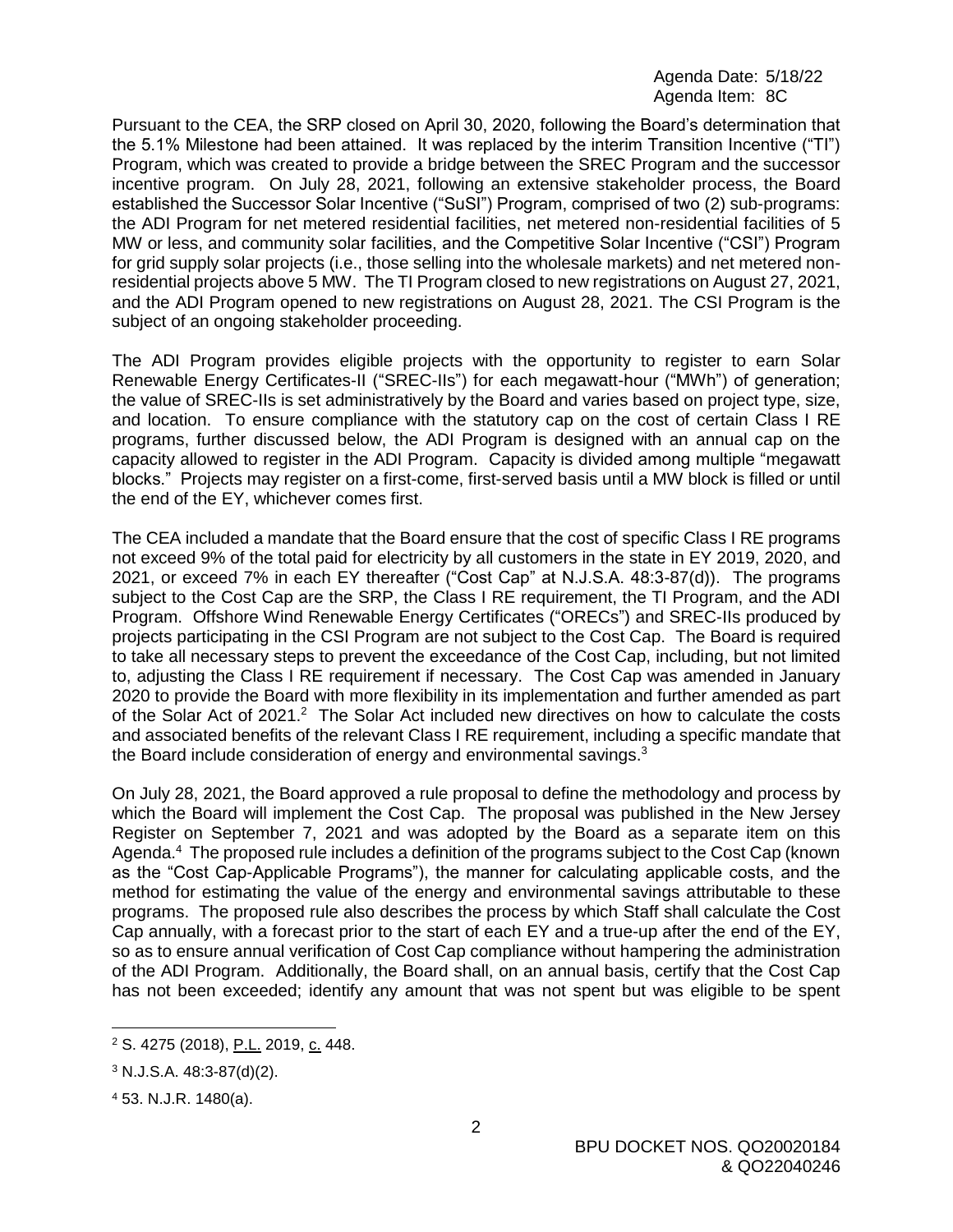between EY 2019 through 2024; and take any necessary actions to maintain statutory compliance.

#### **STAFF RECOMMENDATION**

#### *Cost Cap Implementation*

The Cost Cap is a critical component of the Board's commitment to affordable implementation of various clean energy programs. Pursuant to the Board's July 28, 2021 Order<sup>5</sup> and the proposed Cost Cap rules adopted on this Agenda, Staff trued-up the estimated Cost Cap for EY 2021 and updated the forecasts of the Cost Cap for EY 2022 and EY 2023 to reflect new data that has become available. Board Staff ("Staff") generally utilized the same calculation methodology and data sources as were referenced in the July 2021 Order and the Cost Cap rules.

The Cost Cap denominator is the total paid for electricity by all customers in the state. Staff has collected updated electricity sector expenditures published by the Energy Information Administration ("EIA"). As directed by the Board, Staff adjusted the EIA data to include an estimate of the costs associated with net metered solar projects that are host-owned, amortized over their expected life. Staff updated the number of impacted net metered projects, based on new installed capacity numbers provided in the Solar Activity Reports, which track registrations and installations of projects participating in the SREC, TI, and ADI registration programs.

The Cost Cap numerator is the cost to customers of the Cost Cap-Applicable Programs, adjusted by the energy and environmental savings attributable to those programs. Staff has updated the data used as inputs to the calculation of the numerator to reflect the EY 2021 Renewable Portfolio Standard ("RPS") compliance report issued by Staff. This report provides the data inputs for the quantity of SRECs retired, the market-derived price of each retired SREC, the quantity of Class I RECs retired, the average price of each retired Class I REC, as well as the quantity and price of TRECs retired. There were no costs associated with the ADI Program in EY 2021.

As noted above, the cost of these programs must be offset by their energy and environmental benefits. To calculate energy savings, Staff estimated what energy and capacity costs would have been without the Cost Cap-Applicable Programs, compared to the actual costs reported by PJM, a process called Demand-Reduction-Induced Price Effects ("DRIPE"). Staff proposes to use the same energy and capacity DRIPE values as were used in the Board's July 2021 Order and apply these values to updated solar installed capacity and total New Jersey electricity sales figures. To calculate environmental benefits, Staff calculated the greenhouse gas emissions savings attributable to the Cost Cap-Applicable Programs by multiplying the tons of greenhouse gas emissions reduced as a result of the Cost Cap-Applicable Programs, as measured in tons of  $CO<sub>2</sub>$ , by the value of each ton of emissions avoided, as published by the U.S. Environmental Protection Agency ("EPA"). In determining the reduction in  $CO<sub>2</sub>$  emissions, Staff relied on publicly available calculations of the average carbon intensity of electric generators in the PJM region produced by PJM, updated through 2021.<sup>6</sup> The value attributed to the avoided  $CO<sub>2</sub>$  emissions is provided by the EPA Interagency Working Group on Social Cost of Greenhouse Gases, in

<sup>&</sup>lt;sup>5</sup> In re a Solar Successor Incentive Program Pursuant to P.L. 2018, c. 17, BPU Docket No. QO20020184, Order dated July 28, 2021 ("July 2021 Order").

<sup>6</sup> 2017-2021 CO2, SO2, and NO<sup>x</sup> Emission Rates, published by PJM, April 18, 2022, [https://www.pjm.com/-](https://www.pjm.com/-/media/library/reports-notices/special-reports/2021/2021-emissions-report.ashx) [/media/library/reports-notices/special-reports/2021/2021-emissions-report.ashx.](https://www.pjm.com/-/media/library/reports-notices/special-reports/2021/2021-emissions-report.ashx)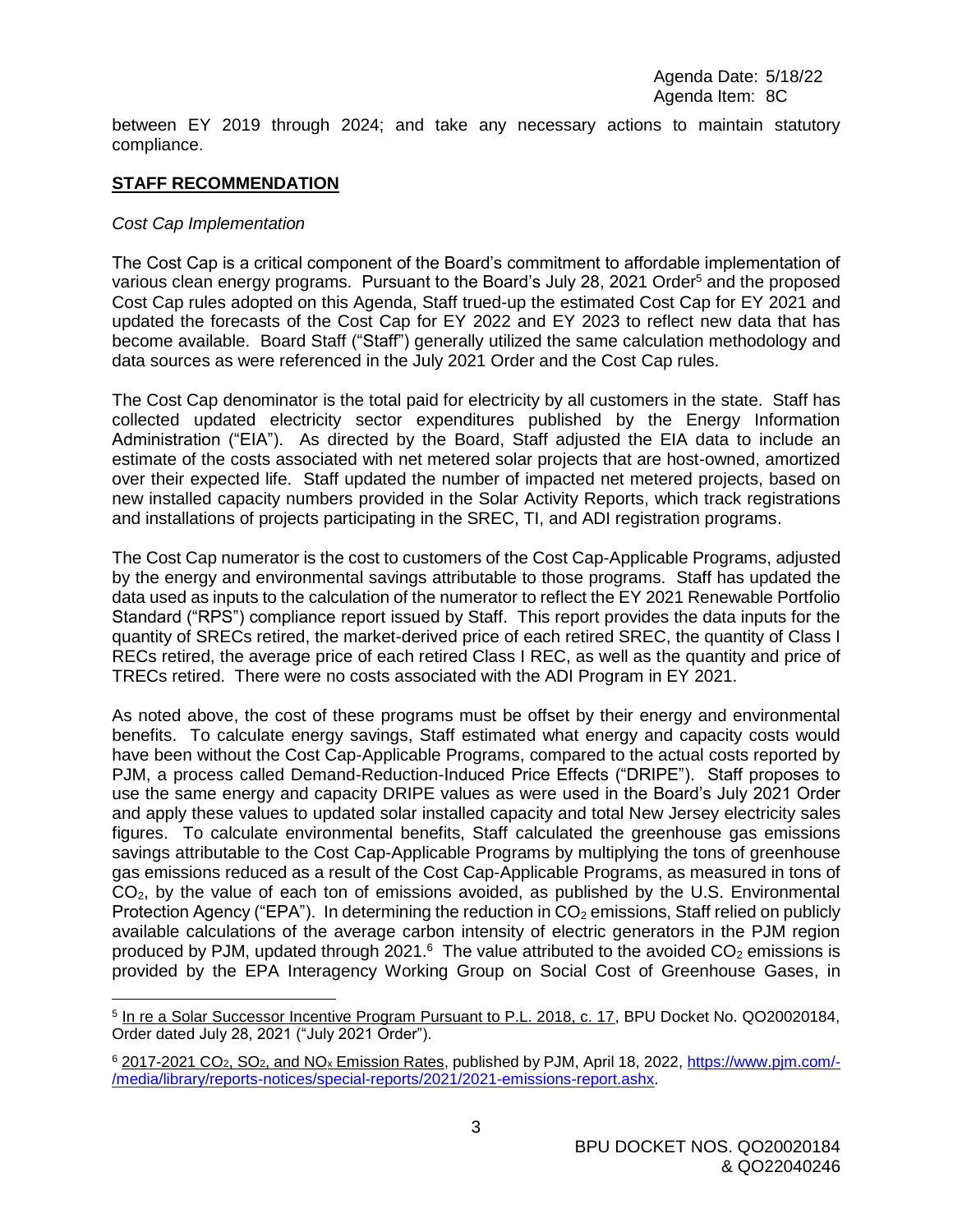compliance with N.J.S.A. 48:3-87(d)(2).

Both the numerator (in the calculation of DRIPE and environmental savings) and the denominator (in the adjustments for host-owned net metered systems) use data for installed solar capacity. Staff used data from the Solar Activity Reports published on a monthly basis on the Clean Energy Program website.<sup>7</sup> Staff used data from the most recent published report, which provides data as of March 31, 2022. Additionally, Staff recommends that the Board allow a retroactive update to the EY 2020 TI Program installed capacity numbers. The previous calculation provided in the July 2021 Order estimated the TI Program installed capacity numbers based on projects that had registered with the TREC manager for purpose of creating TRECs. Staff believes that using the installed capacity data from the Solar Activity Reports is more accurate and ensures a consistent data source for installed capacity across the three programs (SREC, TI, and ADI Program). This adjustment to the EY 2020 TI Program installed capacity values translated to an adjustment of the savings calculated for the numerator, and an adjustment to the denominator. These changes are reflected in the table provided in Appendix A below.

With respect to forecasting the Cost Cap, Staff proposes to maintain the same underlying approach to estimating data inputs for future Energy Years as was used to inform the Cost Cap determinations made in the Board's July 2021 Order. However, Staff recommends adjustments to several of the assumptions in order to match the most recent available data. First, Staff recommends adjusting the assumptions used to forecast SREC prices. The Cost Cap calculation conducted in the Board's July 2021 Order included an estimate of future SREC values based on 85% of the Solar Alternative Compliance Payment ("SACP"). At the time, Staff noted that this was a conservative assumption, recommended in order to promote compliance with the Cost Cap. The EY 2020 average SREC price represented 85% of the SACP, which therefore was a reasonable assumption at the time. In EY 2021, however, average SREC prices increased while the SACP declined, leading the relative percentage to increase to 92%. While past SREC prices and the SACP are not necessarily strong predictors of future SREC prices, in the interest of providing reasonable and conservative Cost Cap forecasts, Staff recommends that the Board maintain the same approach to modeling future SREC prices but increase the base assumption to 92% of the SACP.

Staff has updated the TI Program capacity forecast to reflect the large pipeline of projects currently pending completion. Staff maintained the assumption of a 30% scrub rate, reflecting estimates for project dropout rates that are expected across all solar incentive programs. Staff also adjusted the forecast for ADI Program costs to reflect the anticipated capacity of projects reaching permission to operate in EY 2022 (as opposed to merely registering). For example, 108 MW net metered residential projects registered in the ADI Program through April 28, 2022. For modeling purposes, Staff assumes that approximately 100 MW will complete construction in EY 2022 and that the remainder will be constructed in EY23. These TI and ADI Program capacity estimates will be updated as part of the EY22 true-up, as will all other assumptions discussed here.

In the prior iteration of the Cost Cap calculation, Staff used a fixed assumption of \$13/Class I REC. The latest RPS compliance report indicates that the EY 2021 Class I weighted average price was \$13.66. Accordingly, Staff recommends that the forecast of Class I REC prices use a rounded \$14/REC.

Finally, Staff recommends adjusting the denominator of the Cost Cap calculation by updating the

<sup>7</sup> [https://www.njcleanenergy.com/renewable-energy/project-activity-reports/project-activity-reports.](https://www.njcleanenergy.com/renewable-energy/project-activity-reports/project-activity-reports)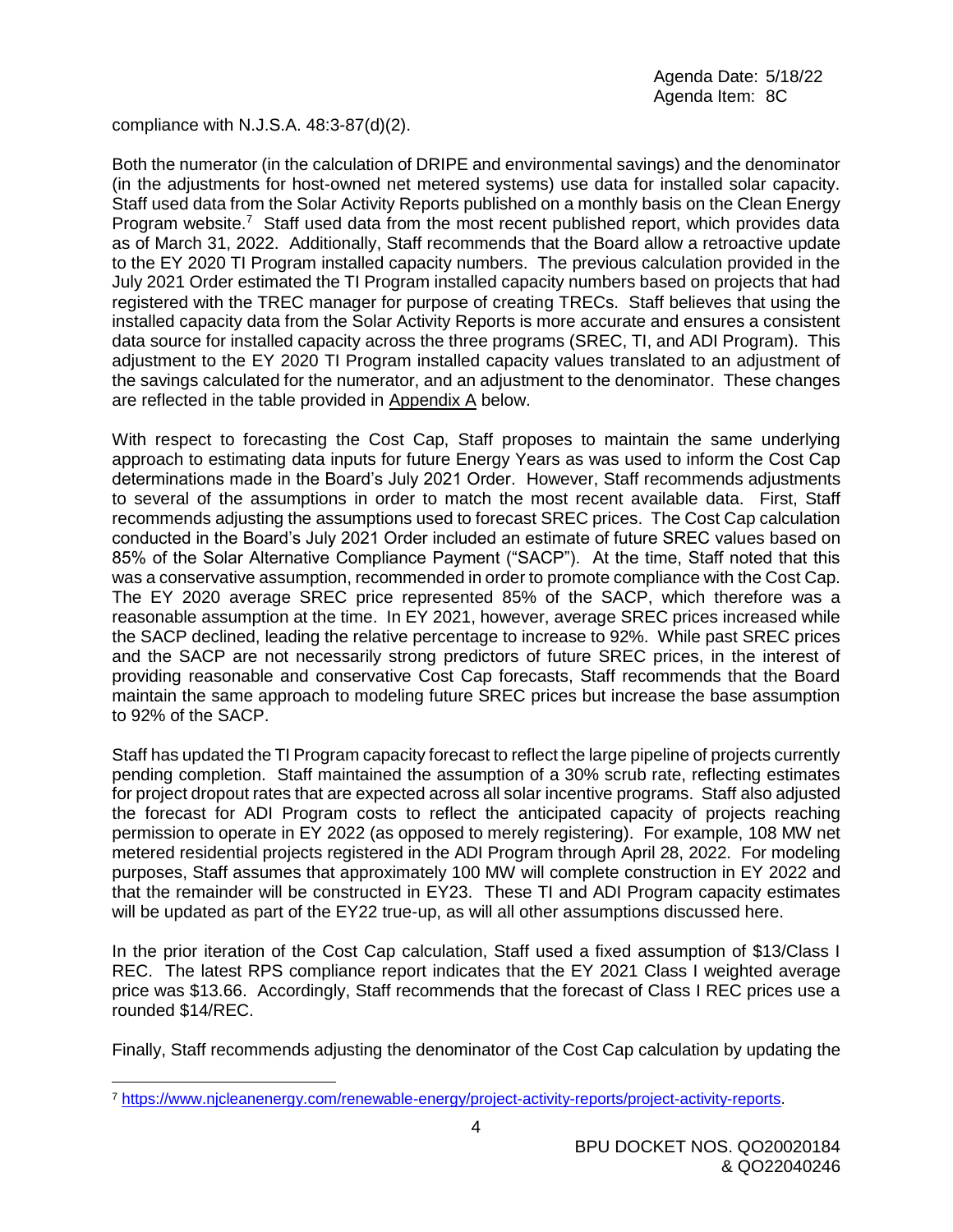method for forecasting of the total paid for electricity by all customers in the state: previously, Staff had used a three-year moving average, adjusted by a 0.5% annual increase. The EY 2020 revenue from sales data was unusually low, largely attributable to the impact of the COVID-19 pandemic. Staff believes that the three-year moving average, which includes EY 2020, therefore risks underestimating future sales. Staff now recommends using the data from the prior year only, adjusted by the 0.5% annual increase.

Staff's updated Cost Cap calculations and forecasts are provided in Appendix A, specifically: the true-up calculation of the Cost Cap for EY 2021, an estimate for EY 2022, and a forecast for EY 2023. Based on these calculations, Staff concludes that the Cost Cap was not exceeded in EY 2021, nor is it forecast to be exceeded in EY 2022 or EY 2023.

## *EY 2023 ADI Program Megawatt Blocks*

The ADI Program MW blocks are an important measure and reflect the Board's commitment to the twin goals of ratepayer affordability and meeting the solar installation targets included in the Solar Act of 2021. These capacity blocks ensure the Board's ability to forecast and manage the overall costs of the ADI Program, while providing tangible milestones on the path to achieving the legislative solar development goals and enabling continued growth in a balanced manner.

The EY 2022 ADI Program MW blocks were set based on consideration of several factors, including the following:

- a. Historical installation rates, with the intent to continue to enable installation rates at or above historical averages;
- b. Equity and accessibility considerations, particularly when determining the size of the Community Solar MW block;
- c. Ensuring that there is sufficient liquidity in each market segment;
- d. Ensuring that the total cost to ratepayers remains affordable; and
- e. Ensuring that the total amount of budget dollars available under the Cost Cap is respected.

In addition, Staff notes that the Solar Act of 2021 states that "the small solar facilities incentive program shall aim to provide SREC-IIs for the generation of at least 300 megawatts of net metered solar facilities per year and 150 megawatts of community solar facilities per year, for each of the five years after the establishment of the SREC-II program."<sup>8</sup>

After consideration of the above factors, the Board set the MW blocks for EY 2022 in the July 2021 Order. The ADI Program opened for new registrations on August 28, 2021. The ADI Program registration manager maintains a table on the New Jersey Clean Energy Program website which shows, for each MW block, the amount of capacity subscribed to date and the amount of capacity that remains available. Although the ADI Program opened approximately three (3) months after the beginning of EY 2022, Staff recommended in the July 2021 Order that, for ease of administration, the Board make the full year allocation available between the effective date of the ADI Program and the start of EY 2023 on June 1, 2022. Table 1 below shows the EY 2022 MW blocks and capacity subscribed to date:

<sup>8</sup> N.J.S.A. 48:3-116(a).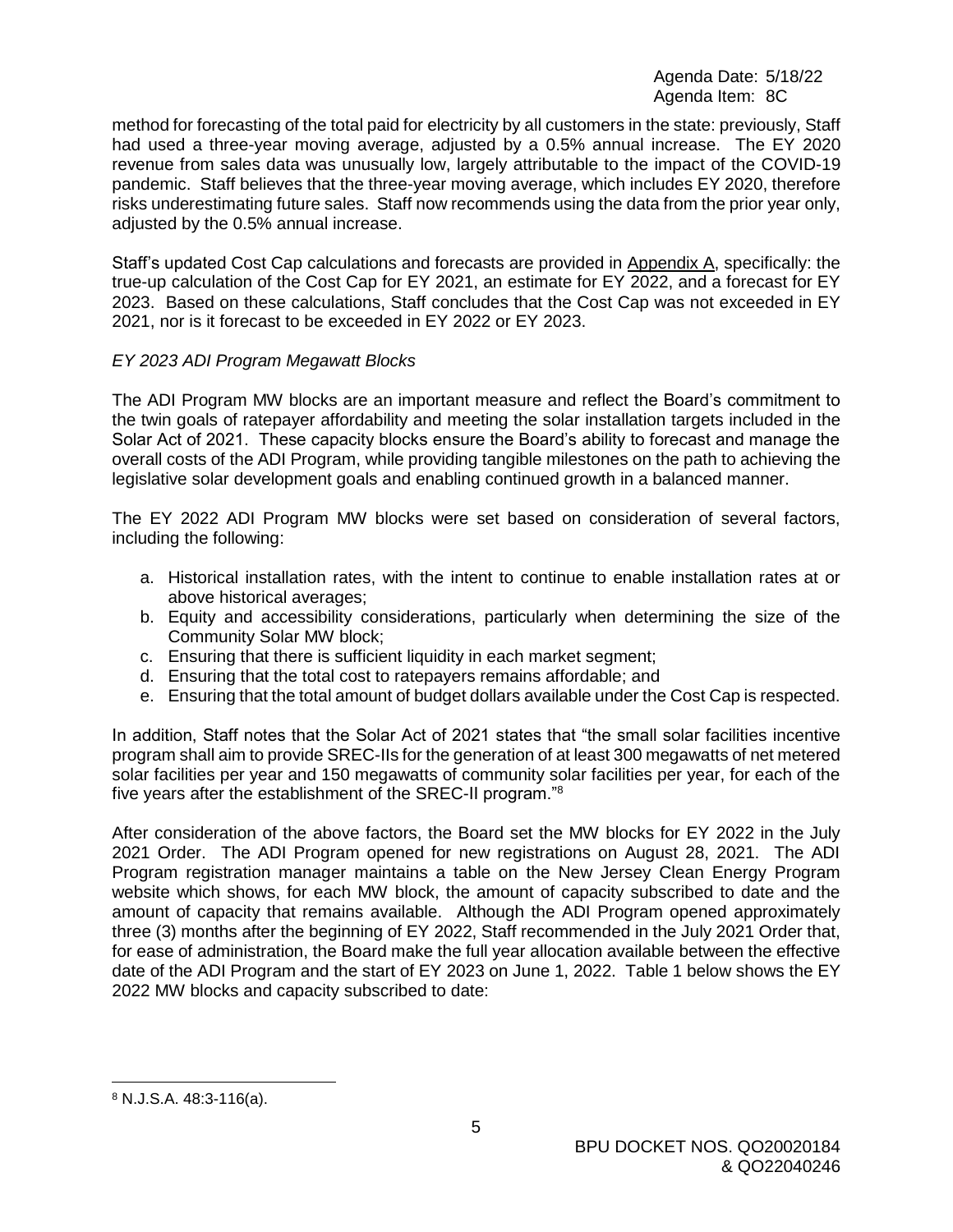| <b>System Type</b>                                                   | <b>Size</b>                          | EY 2022 MW Block                                      | <b>Capacity Subscribed</b><br>(as of April 28, 2022) <sup>9</sup> |  |
|----------------------------------------------------------------------|--------------------------------------|-------------------------------------------------------|-------------------------------------------------------------------|--|
| Net Metered<br>Residential                                           | All sizes                            | 150 MW                                                | 108.1 MW                                                          |  |
| Net Metered Non-<br>Residential (all<br>installation types)          | All sizes at or below 5<br><b>MW</b> | 150 MW                                                | 2.6 MW                                                            |  |
| Community Solar (low-<br>to moderate-income<br>("LMI") and non-LMI)) | All sizes at or below 5<br><b>MW</b> | 150 MW                                                | 0 MW                                                              |  |
| Interim Subsection (t)                                               | All sizes                            | 75 MW or 3 months<br>from CSI's first<br>solicitation | 0 MW                                                              |  |

# **Table 1: MW Blocks for EY 2022**

Per the table above, Staff notes the following:

- 1) Registrations for the net metered residential MW block have averaged approximately 13 MW to 14 MW per month. Extrapolated over a full 12 months, registrations are on pace reach or exceed 150 MW. The pace since late February has averaged closer to 16 MW per month, which, if extrapolated over a full year at current SREC-II residential incentive values, would translate to registrations of approximately 190 MW.
- 2) Registrations for the net metered non-residential MW block and the interim subsection (t) MW block have been significantly lower than the norm. Staff attributes this predominantly to the exceptionally high number of projects that registered in the last months of the TI Program. In July and August 2021 alone, approximately 1,100 MW of new registrations registered for the TI Program. Similarly, 16 applications representing 309 MW were submitted for Subsection (t) conditional certification under the TI Program in July and August 2021. This phenomenon of "demand pull" is not unusual in circumstances where an incentive program is scheduled to close or decline in value: planned projects are accelerated in order to obtain the higher incentive deadline, followed by a lull in project development. Staff also notes that a full review of the performance of the ADI Program is planned as part of the "one-year check-up" established by the Board in the July 2021 Order, which will provide an opportunity for an in-depth assessment of current market conditions and an evaluation of whether the ADI Program structure and incentive levels support New Jersey's solar goals.
- 3) Registrations for the community solar MW block have not yet opened. The Board is currently conducting a stakeholder process to inform the design and implementation of the permanent Community Solar Energy Program ("Permanent Program").

In light of the observations above, Staff recommends that, for the net metered residential, community solar, and interim Subsection (t) MW blocks, the Board provide the same capacity allocation for EY 2023 as were established in EY 2022.

For the community solar segment, Staff recommends that the MW block be open to reconsideration as part of the development of the Permanent Program.

<sup>9</sup> All values have been rounded to the nearest 0.1 MW.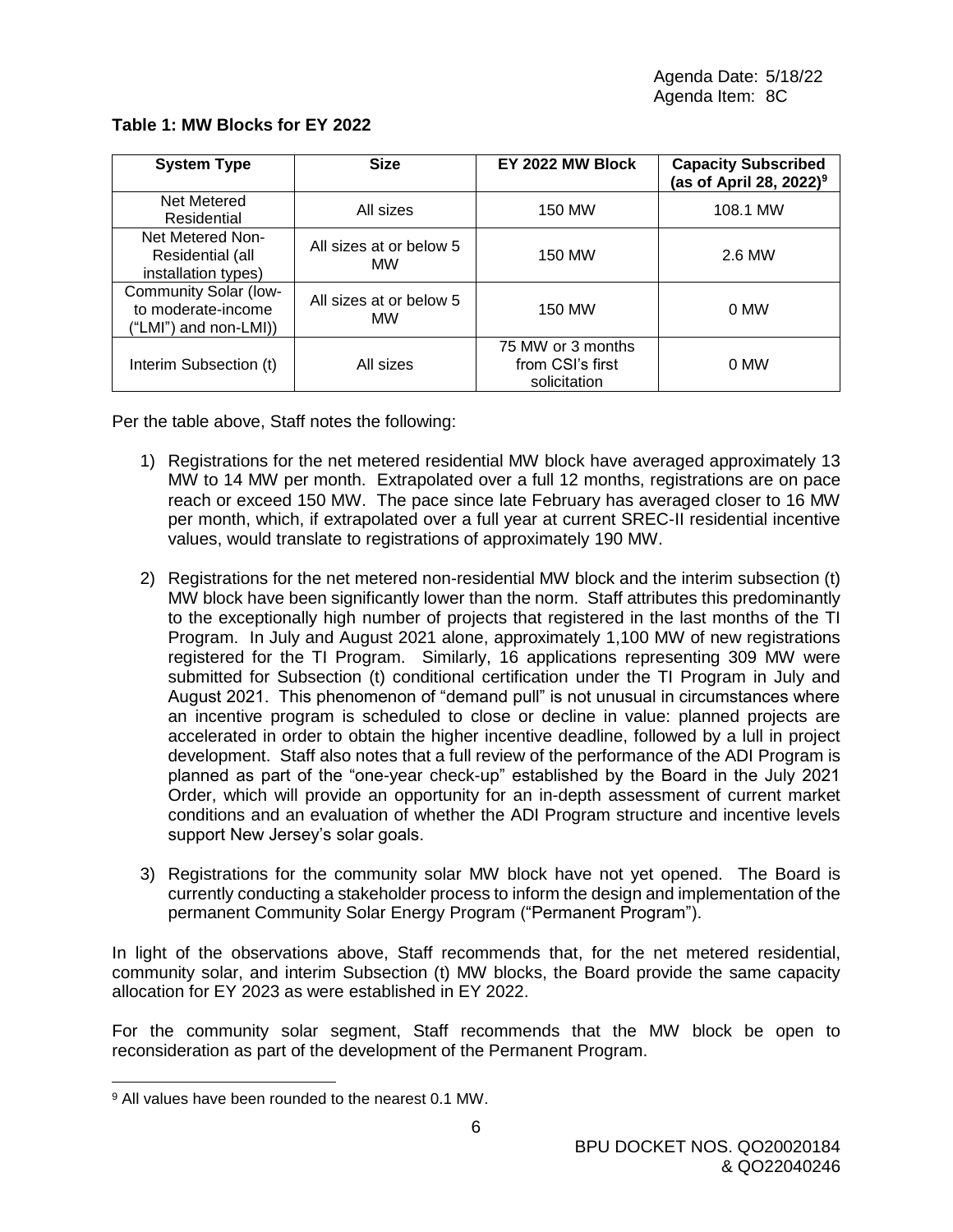For the net metered non-residential segment, the Board allocated 150 MW for EY 2022, which has remained largely unused. As noted previously, there is an exceptionally large pipeline of nonresidential projects currently registered in the TI Program, a portion of which likely will not complete construction within the TI Program deadlines. Per the Board's January 26, 2022 Order, these projects are permitted to re-register in the ADI Program, and Staff expects that many projects will exercise this option.<sup>10</sup> In light of the large pipeline, the likelihood that a portion of this pipeline will re-register in the ADI Program, and the fact that the Cost Cap is not currently a constraint, for the non-residential sector only, Staff recommends reallocating any EY 2022 capacity that has not been utilized by May 31, 2022 to EY 2023. This reallocated capacity would be in addition to an EY 2023 base allocation of 150 MW. Staff's recommendations are summarized in Table 2 below.

| <b>System Type</b>                                      | <b>Size</b>                   | Recommended EY 2023 MW<br><b>Block Capacity</b>                                                             |
|---------------------------------------------------------|-------------------------------|-------------------------------------------------------------------------------------------------------------|
| Net Metered Residential                                 | All sizes                     | 150 MW                                                                                                      |
| Net Metered Non-Residential (all<br>installation types) | All sizes at or<br>below 5 MW | 150 MW + unused EY22 capacity                                                                               |
| Community Solar (LMI and non-LMI)                       | All sizes at or<br>below 5 MW | 150 MW                                                                                                      |
| Interim Subsection (t)                                  | All sizes                     | 75 MW, or approximately 3<br>months from the CSI Program's<br>first solicitation, whichever occurs<br>first |

# **Table 2: Recommended MW Blocks for EY 2023**

As is the Board's standard practice, Staff recommends that all MW values be measured in dc capacity.

Staff further recommends that the Board reserve the right to expand the size of any or all of these MW blocks based on the rate of registrations and overall program cost considerations if necessary to ensure the efficient operation of the program.

Staff does not recommend making any changes to the ADI Program incentives at this time and recommends maintaining the incentives at their current value. However, as noted previously, the "one-year check-up" established by the Board will provide an opportunity for a full and public assessment of the ADI Program. Pursuant to the Board's July 2021 Order, the check-up is scheduled to occur 12-months after the start of the ADI Program, or after August 28, 2022. The Board may elect to initiate the check-up earlier if justified by changing circumstances. Based on the assessment of the Program, including feedback from stakeholders, Staff may recommend modifications when the check-up occurs.

# **DISCUSSION AND FINDINGS**

After a careful review of the record and of Staff's recommendation, the Board **FINDS** that Staff's calculations accurately reflect the variables affecting the total paid for electricity in New Jersey and the cost of the Cost Cap-Applicable Programs. The Board therefore **ADOPTS** the Cost Cap calculations provided in Appendix A. Based on these calculations, the Board **CERTIFIES** that the

 <sup>10</sup> In re a Solar Successor Incentive Program Pursuant to P.L. 2018, c. 17, Order Modifying ADI Program Eligibility Conditions, BPU Docket No. QO20020184, Order dated January 26, 2022.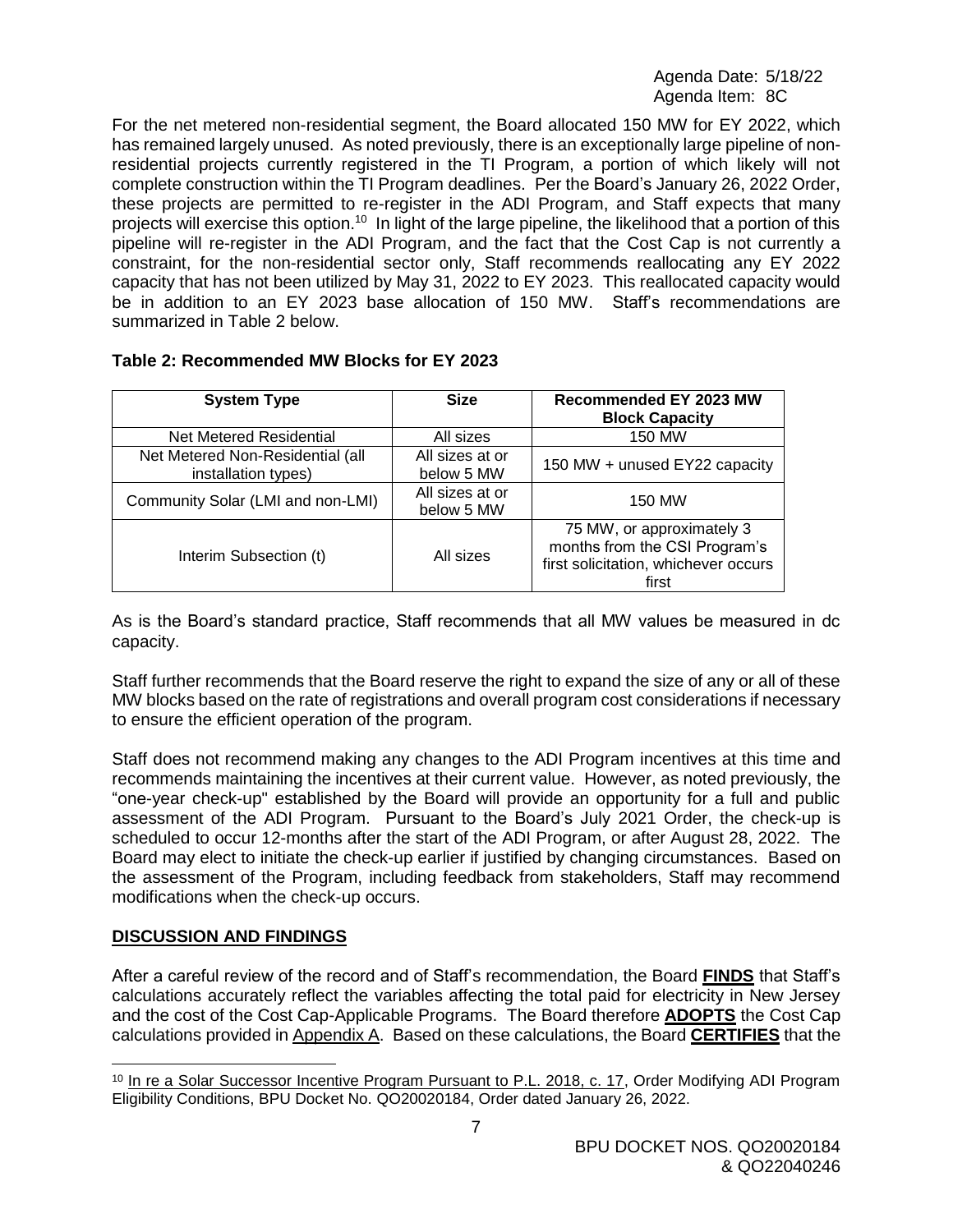Cap was not exceeded in EY 2021 and is not forecast to be exceeded in EY 2022 or EY 2023. Therefore, the Board **FURTHER FINDS** that the Cost Cap does not serve as a constraint for EY 2023 ADI Program incentive allocations at this time.

In light of this determination, the Board **ORDERS** Staff and the ADI Program registration manager to open new EY 2023 capacity allocations for the market segments, as defined in Appendix B. The Board **FURTHER ORDERS** the ADI Program registration manager to accept new registrations for each market segment on a first-come, first-served basis until the MW block for that market segment is fully subscribed (i.e., when the last registration received in the registration portal causes the total capacity of all registrations in that block to exceed the capacity allocation for said block) or June 1, 2023, whichever occurs first.

The effective date of this Order is May 25, 2022.

DATED: May 18, 2022

BOARD OF PUBLIC UTILITIES BY:

SEPH L. FIORDALISO PRESIDENT

Using Arne Holden<br>
COMMISSIONER<br>
COMMISSIONER<br>
COMMISSIONER<br>
COMMISSIONER<br>
COMMISSIONER<br>
COMMISSIONER

UPENDRA J. CHIVUKULA<br>COMMISSIONER

DANNE SOLOMON **COMMISSIONER** DANNE SOLOMON<br>COMMISSIONER<br>ROBERT M. GORDON

**COMMISSIONER** 

ATTEST:  $\int$  Ourmor W. D,  $\sqrt{2}$ 

CARMEN D. DIAZ ACTING SECRETARY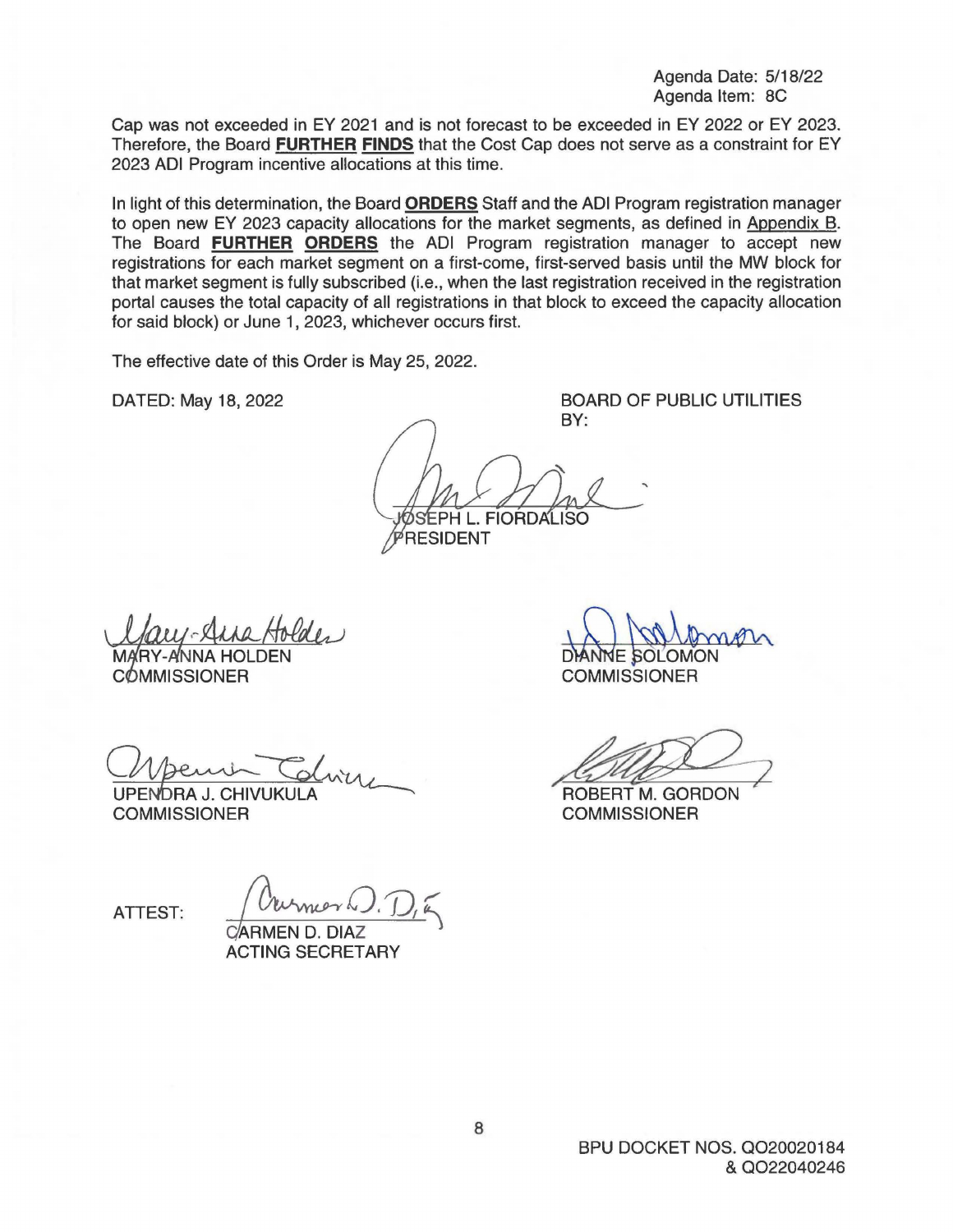IN THE MATTER OF A SUCCESSOR SOLAR INCENTIVE PROGRAM PURSUANT TO P.L. 2021, C.169

IN THE MATTER OF CERTIFICATION OF ENERGY YEAR 2021 COST CAP CALCULATION AND SETTING ADI PROGRAM MEGAWATT BLOCKS FOR ENERGY YEAR 2023

#### DOCKET NOS. QO20020184 & QO22040246

#### SERVICE LIST

#### **New Jersey Division of Rate Counsel**

#### **NJBPU, cont'd**

140 East Front Street 4<sup>th</sup> Floor P.O. Box 003 Trenton, NJ 08625

Brian Lipman, Esq., Director [blipman@rpa.nj.gov](mailto:blipman@rpa.nj.gov)

Sarah Steindel, Esq. [ssteinde@rpa.nj.gov](mailto:ssteinde@rpa.nj.gov)

#### **New Jersey Division of Law**

Department of Law & Public Safety 25 Market Street, P.O. Box 112 Trenton, NJ 08625-0112

Daren Eppley, DAG daren.eppley@law.njoag.gov

Pamela Owen, DAG [pamela.owen@law.njoag.gov](mailto:pamela.owen@law.njoag.gov)

Michael Beck, DAG [michael.beck@law.njoag.gov](mailto:michael.beck@law.njoag.gov)

#### **New Jersey Board of Public Utilities**

44 South Clinton Avenue, 1<sup>st</sup> Floor Post Office Box 350 Trenton, NJ 08625-0350

Carmen Diaz Acting Secretary of the Board [board.secretary@bpu.nj.gov](mailto:board.secretary@bpu.nj.gov)

Bob Brabston, Executive Director [robert.brabston@bpu.nj.gov](mailto:robert.brabston@bpu.nj.gov)

Stacy Peterson, Deputy Executive Director [stacy.peterson@bpu.nj.gov](mailto:stacy.peterson@bpu.nj.gov)

Taryn Boland, Chief of Staff [taryn.boland@bpu.nj.gov](mailto:taryn.boland@bpu.nj.gov)

Henry Gajda, Deputy Chief of Staff [henry.gajda@bpu.nj.gov](mailto:henry.gajda@bpu.nj.gov)

General Counsel's Office

Abe Silverman, General Counsel [abe.silverman@bpu.nj.gov](mailto:abe.silverman@bpu.nj.gov)

Carol Artale, Deputy General Counsel [carol.artale@bpu.nj.gov](mailto:carol.artale@bpu.nj.gov)

Rachel Boylan, Senior Legal Specialist [rachel.boylan@bpu.nj.gov](mailto:rachel.boylan@bpu.nj.gov)

Division of Clean Energy

Kelly Mooij, Director [kelly.mooij@bpu.nj.gov](mailto:kelly.mooij@bpu.nj.gov)

Scott Hunter, Manager [benjamin.hunter@bpu.nj.gov](mailto:benjamin.hunter@bpu.nj.gov)

Ariane Benrey, Manager [ariane.benrey@bpu.nj.gov](mailto:ariane.benrey@bpu.nj.gov)

Véronique Oomen, Project Manager [veronique.oomen@bpu.nj.gov](mailto:veronique.oomen@bpu.nj.gov)

Earl Thomas Pierce [earl.pierce@bpu.nj.gov](mailto:earl.pierce@bpu.nj.gov)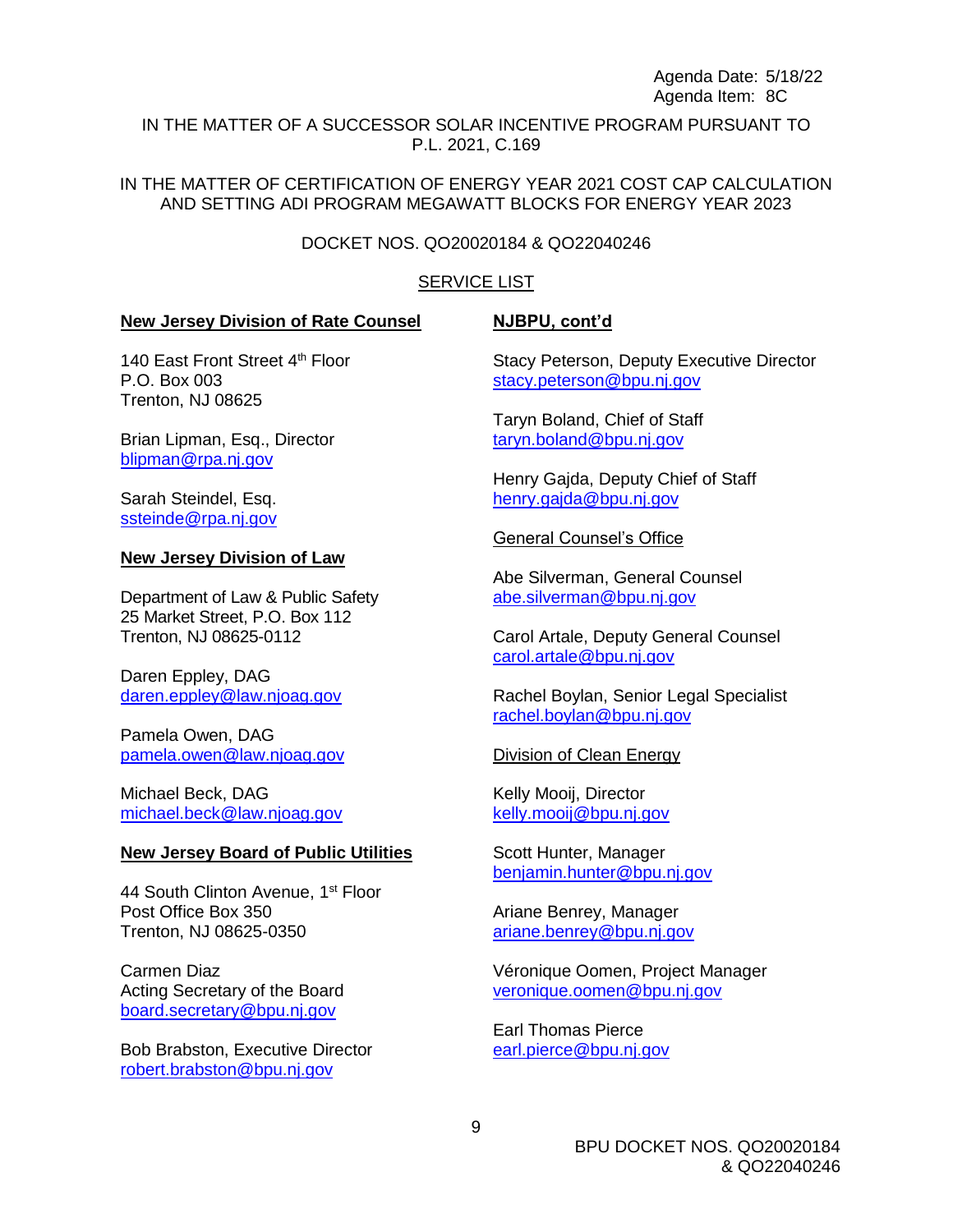|                    | <b>Numerator Costs</b>  |                     |                              | <b>Numerator Benefits</b> |                                   |                                 | Numerator:<br>Total Net<br>Costs                                         | Denominator                             |                                  |
|--------------------|-------------------------|---------------------|------------------------------|---------------------------|-----------------------------------|---------------------------------|--------------------------------------------------------------------------|-----------------------------------------|----------------------------------|
| Energy<br>Year     | <b>SRECs</b><br>$($ \$) | <b>TRECs</b><br>(3) | Non-Solar<br>Class I<br>REG( | <b>SREC-IIs</b><br>$(\$)$ | Energy<br><b>DRIPE</b><br>$($ \$) | Capacity<br><b>DRIPE</b><br>(3) | CO <sub>2</sub><br><b>Emissions</b><br><b>Reduction</b><br>Benefits (\$) | (costs<br>minus<br>benefits)<br>$($ \$) | (includes<br>adjustments)<br>(9) |
| 2019               | 597,056,01              | $\overline{0}$      | 79,254,419                   | $\Omega$                  | 2,039,42<br>9                     | 75,106,798                      | 269,083,75                                                               | 330,080,44                              | 10,126,800,00                    |
| 2020               | 718,628,58              | $\Omega$            | 89,997,891                   | $\Omega$                  | 2,288,51<br>8                     | 84,280,092                      | 254,107,19                                                               | 467,950,67                              | 9,696,900,000                    |
| 2021<br>(true-up)  | 879,374,16              | 16,721,217          | 158,944,99                   | $\Omega$                  | 2,519,98                          | 92,804,497                      | 316,451,99                                                               | 643,263,88                              | 10,194,700,00                    |
| 2022<br>(estimate  | 888,583,73              | 74,833,834          | 150,762,56                   | $\Omega$                  | 2,714,62<br>3                     | 99,972,433                      | 310,011,52                                                               | 701,481,55                              | 10,252,069,20                    |
| 2023<br>(forecast) | 807,891,17<br>0         | 166,962,21          | 152,304,34                   | 10,409,08                 | 3,355,08<br>3                     | 123,558,89                      | 326,397,85                                                               | 684,254,98                              | 10,348,782,00                    |

# *APPENDIX A: Estimates of Cost Cap and Applicable Incentive Costs Energy Year 2019 - 2023*

|                 | Annual Cost Cap<br>Calculation (%)          | Annual Cost Cap Limit              |                          | Annual Head Room<br>available                       | Annual Head Room<br>with Carry Over<br>(EY19 - EY24) |
|-----------------|---------------------------------------------|------------------------------------|--------------------------|-----------------------------------------------------|------------------------------------------------------|
| Energy Year     | ((Numerator /<br>Denominator) * 100)<br>(%) | % of total paid for<br>electricity | Cost Cap Limit<br>$(\$)$ | (cost cap limit minus<br>total net costs)<br>$(\$)$ | (3)                                                  |
| 2019            | 3.26%                                       | 9%                                 | 911,412,000              | 581,331,552                                         | 581,331,552                                          |
| 2020            | 4.83%                                       | 9%                                 | 872,721,000              | 404,770,326                                         | 986,101,878                                          |
| 2021 (true-up)  | 6.31%                                       | 9%                                 | 917,523,000              | 274,259,111                                         | 1,260,360,989                                        |
| 2022 (estimate) | 6.84%                                       | 7%                                 | 717,664,844              | 16,163,289                                          | 1,276,524,279                                        |
| 2023 (forecast) | 6.61%                                       | 7%                                 | 724,414,740              | 40,159,755                                          | 1,316,684,034                                        |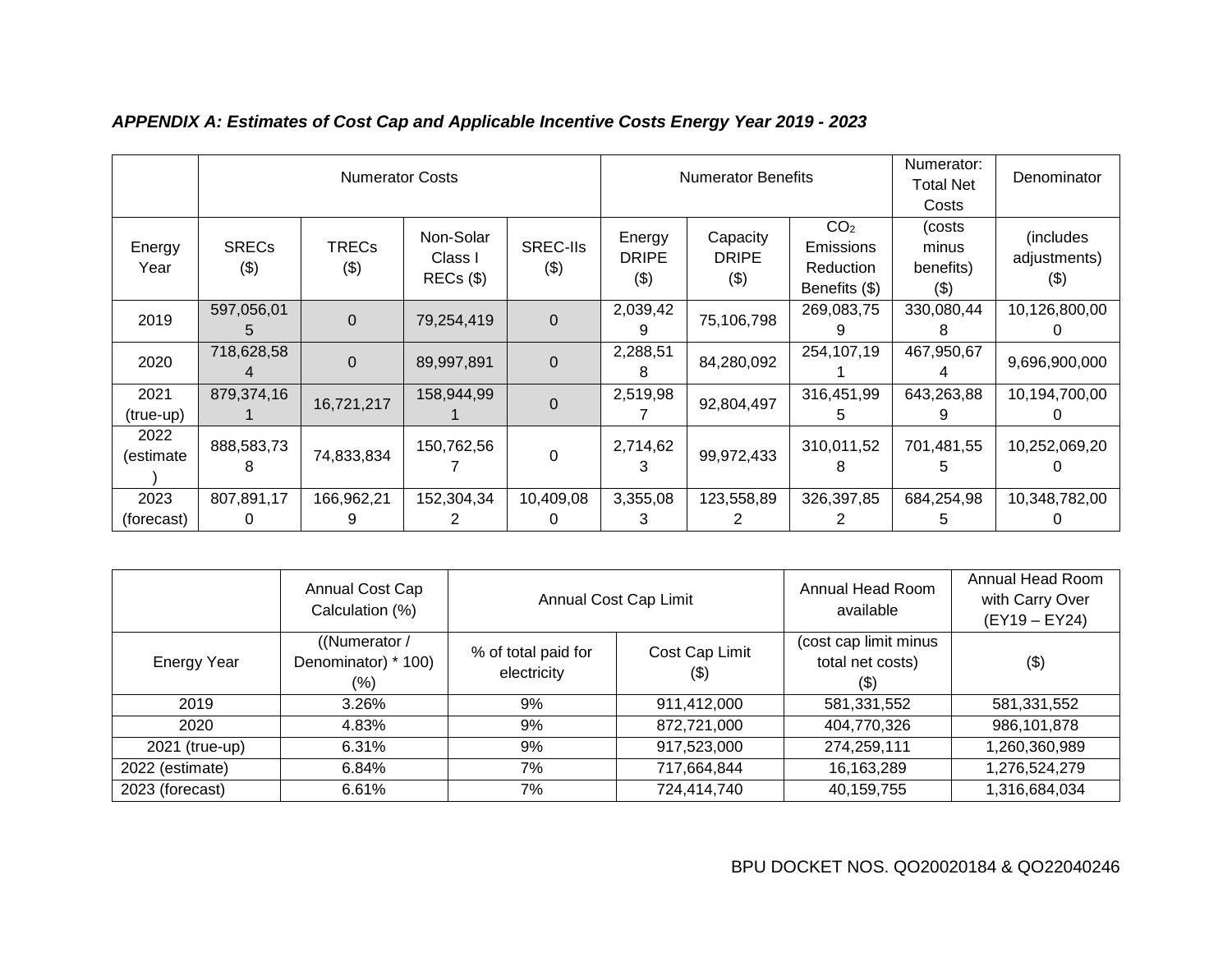# Notes:

This calculation represents a conservative estimate. However, since the Cost Cap is not projected to force Board action even under this conservative scenario, any modifications to the calculations increasing the head room would not have any impact on the implementation of the ADI Program.

Actual values from the EY 2021 Renewable Portfolio Standard are highlighted in gray.